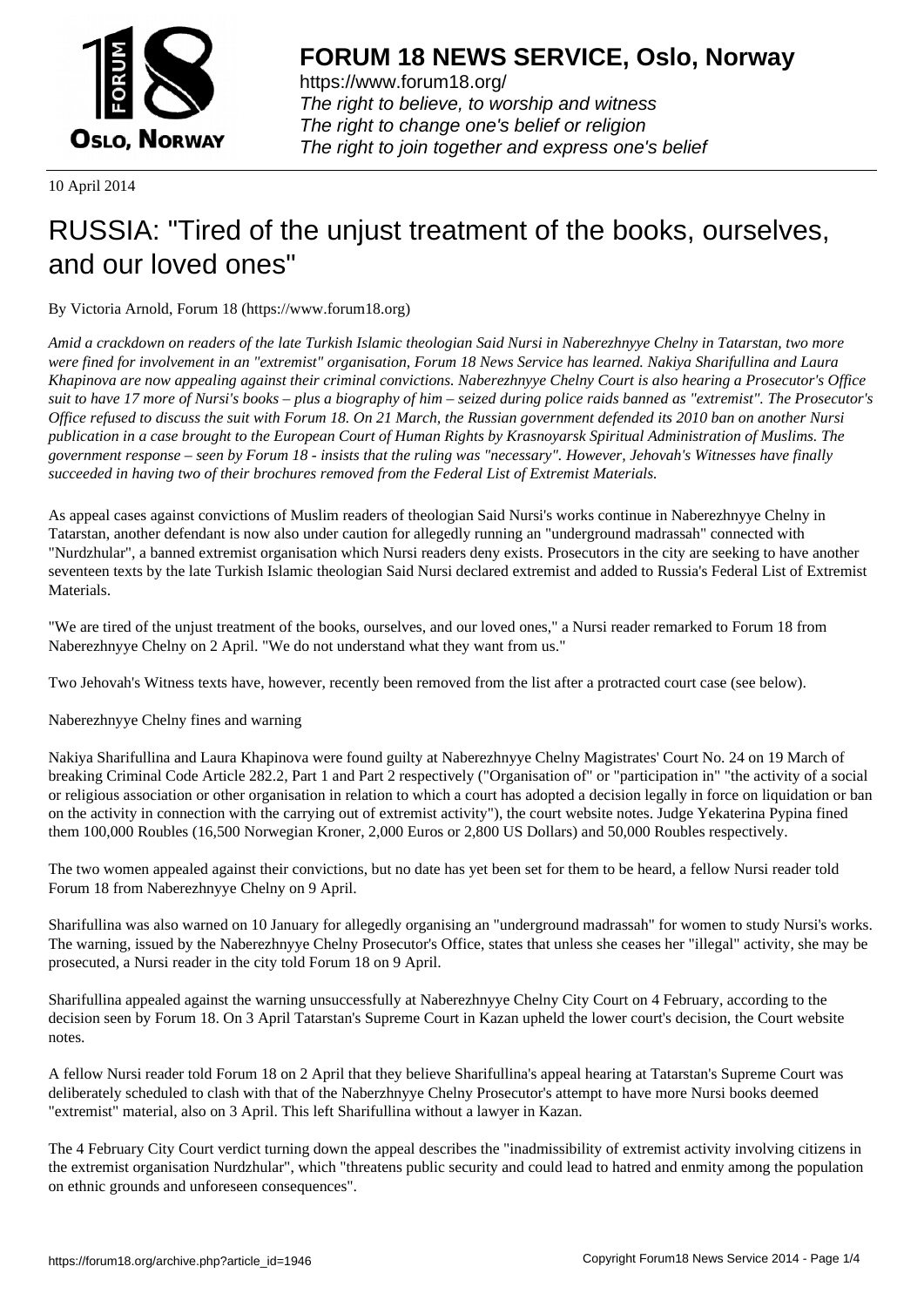Two fellow Nursi readers in Naberezhnyye Chelny, Ilnur Khafizov and Fidail Salimzyanov, have appealed against their convictions and fines. Three hearings have already been held at Naberezhnyye Chelny City Court, the latest on 4 April, the court website notes. The judge had been expected to issue the verdict on 4 April, but this was postponed until 11 April, a Nursi reader told Forum 18.

Khafizov and Salimzyanov were convicted and fined 100,000 and 50,000 Roubles on 19 February under Criminal Code Articles 282.2, Parts 1 and 2 ("Organisation of" or "participation in" "the activity of a social or religious association or other organisation in relation to which a court has adopted a decision legally in force on liquidation or ban on the activity in connection with the carrying out of extremist activity") respectively. The convictions followed a series of raids on Nursi readers' homes in Naberezhnyye Chelny in February 2013 during which they were detained. After several hearings in the City Court, their case was transferred to the magistrates' court system in December 2013.

The women's homes were searched for Nursi's works at the same time. Sharifullina was then placed under house arrest, later reduced to a travel ban. Khapinova was charged with the same offence (under Article 282.2, Part 1) in August 2013 (see F18News 12 March 2014 http://www.forum18.org/archive.php?article\_id=1936).

Although Forum 18 can find nothing which advocates hatred, violence, or the violation of any human right in Nursi's writings and they are not banned in any other country, sharing Russian translations of his works even in private homes can be enough to be charged with "extremist" activity in Russia (see Forum 18's "extremism" Russia religious freedom survey at http://www.forum18.org/Archive.php?article\_id=1724).

Russia's Supreme Court outlawed "Nurdzhular", a purported extremist organisation of Nursi followers, in April 2008. Muslims who study Nursi say that the group does not exist.

## More texts to be banned?

During the raids in 2013, officials seized books from the defendants' homes. Now, Naberezhnyye City Prosecutor's Office is attempting to have 18 of these - taken from Sharifullina's flat - declared "extremist" at the City Court. The first hearing in this case took place under Judge Neilya Dementyeva on 3 April, the court website notes. On 11 April the Court is expected to appoint "experts" to re-analyse the texts, a Nursi reader told Forum 18.

The texts in question include 17 by Nursi himself, plus a Russian translation of "Islam in Modern Turkey: an Intellectual Biography of Bediuzzaman Said Nursi", by Mary Weld (Sukran Vahide). Most were produced by the Istanbul publishing house "Sözler", which already has six entries on the Federal List.

Seven of the 18, including Weld's biography, have already been banned in other editions by courts in Moscow and Kaliningrad in 2007 and 2012 respectively (see F18News 27 March 2013 http://www.forum18.org/archive.php?article\_id=1818).

If the Naberezhnyye Chelny Prosecutor is successful in this case, it would result in 11 new Nursi works being added to the Federal List, thereby prohibiting their distribution in the Russian Federation.

The 18 books have already undergone "psycho-linguistic examination" in May-July 2013 as part of the initial extremism investigation. Anastasia Gopkalo (psychologist), Yekaterina Palekh (linguist), and Rafis Zakirov (religious studies expert), all of Kazan Federal University, concluded that the texts comprised "a set of tools for ideological, propaganda purposes, aimed at the gradual transformation of the reader's personality, the changing of their world view, their life values, their convictions, and their behaviour patterns in accordance with the ideology conveyed by these sources", according to a 7 March letter from Naberezhnyye Chelny's Acting Prosecutor Pavel Shamov, seen by Forum 18.

The Nursi readers' lawyer presented the court with a copy of experts' analysis which was opposed to that presented by the Prosecutor, and successfully requested a repeat expert analysis of the books, a Nursi reader told Forum 18 on 3 April. The judge will rule on who should carry out this re-examination on 11 April.

A spokesperson for Naberezhnyye Chelny Prosecutor's Office said on 8 April that she knew nothing about the suit to ban the 18 books and directed Forum 18 to the senior assistant to the Prosecutor. When Forum 18 reached him on 10 April and asked to discuss the suit, he immediately put the phone down.

Earlier court decisions which have added Nursi's works to the Federal List of Extremist Materials contain little or no reasoning, Forum 18 notes. Among the few specific instances of "extremism" cited, for example, are Nursi's descriptions of non-Muslims as "frivolous", "philosophers" and "empty-talkers" (see F18News 5 March 2013

http://www.forum18.org/Archive.php?article\_id=1811). The freedom to criticise religious or non-religious beliefs is, however, a key tenet of freedom of religion and belief.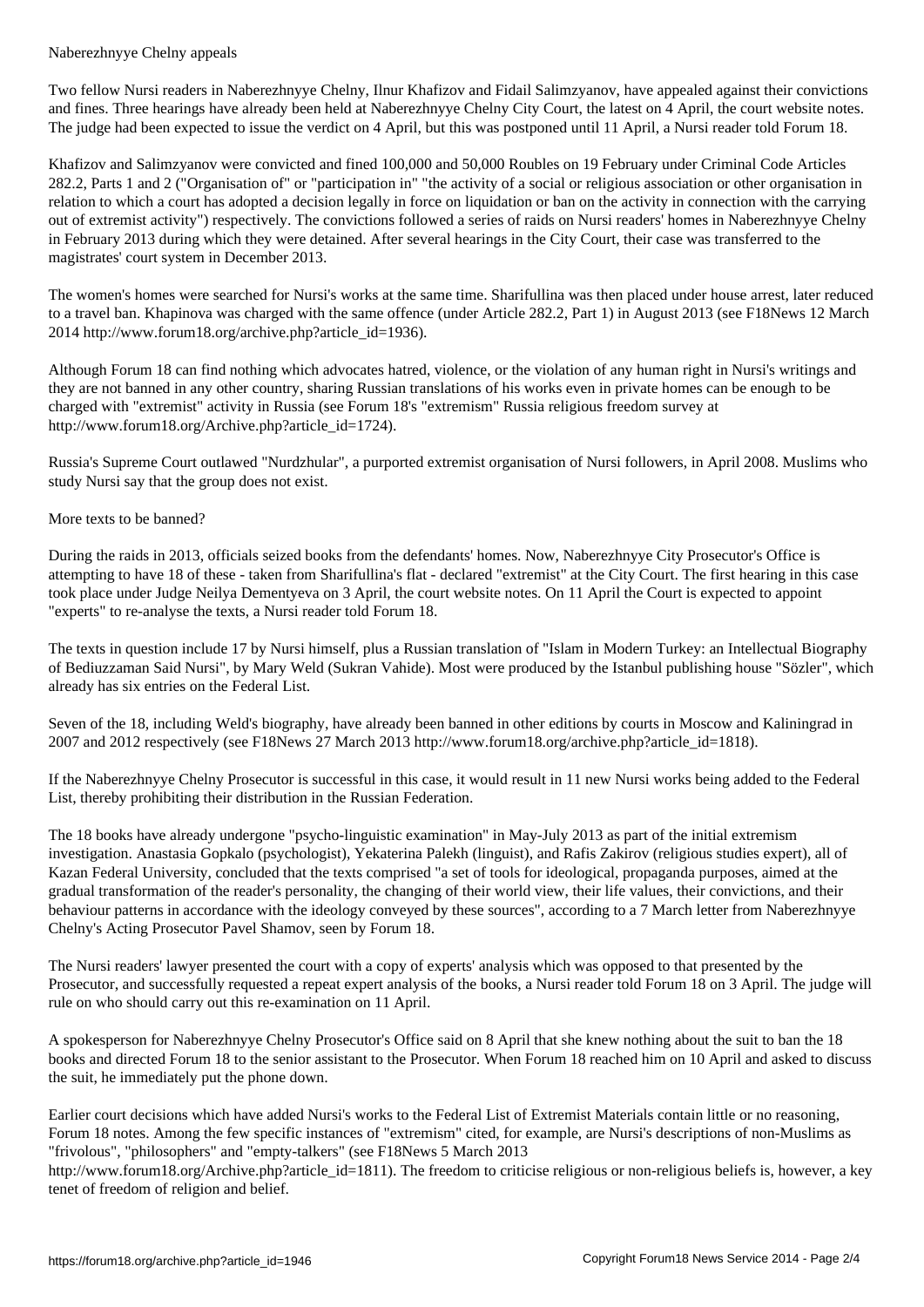Two Jehovah's Witness brochures have at last been withdrawn from the Federal List of Extremist Materials, to which they were added in July 2011, Jehovah's Witnesses told Forum 18. After a drawn-out process of repeated expert analysis, Factory District Court in the city of Kemerovo decided on 25 November 2013 that "Is Religion a Force for Peace?" and "Be Zealous for True Worship" were not "extremist". However, they were not immediately removed from Nos. 914 and 915 on the List.

On 15 February 2012, Jehovah's Witnesses appealed against the 30 May 2011 Factory District Court decision declaring the material "extremist". Kemerovo Regional Court overturned this decision and sent the case back for re-examination on the grounds that "stakeholders" (ie. Jehovah's Witness representatives) had not been present at the initial hearing.

Jehovah's Witnesses wrote to the Justice Ministry in September 2012 to request the texts' withdrawal from the Federal List, but the Ministry replied in January 2013 that they would not be removed until a court decision had been received and the case considered in a court of appeal (see F18News 27 March 2013 http://www.forum18.org/archive.php?article\_id=1818).

At a Factory District Court hearing on 17 December 2012, Judge Irina Bykova appointed Mikhail Osadchy of Kemerovo State University as an "expert analyst". Osadchy has previously found Jehovah's Witness literature extremist (see F18News 2 December 2011 http://www.forum18.org/archive.php?article\_id=1642). He also contributed to an analysis used to try to ban a key Hare Krishna text in Tomsk (see F18News 10 October 2011 http://www.forum18.org/archive.php?article\_id=1623).

Osadchy's appointment was overturned by Kemerovo Regional Court on 9 June 2013 on the grounds that he was deemed not to have the necessary qualifications and had also already pronounced an opinion on these texts.

On 3 July 2013, the texts were sent for analysis at St Petersburg's Centre for Extremism Studies. Experts there did not find them extremist, but found them characterised by "a refusal to participate in political conflict and war, and the unacceptability of ethnic and religious hatred".

Factory District Court also deemed six other Jehovah's Witness texts "extremist" in a single ruling in October 2010, all of which remain on the Federal List (Nos. 752-757 incl.).

Despite Kemerovo Regional Court's overturning of the initial extremism ruling in February 2012, the Jehovah's Witness community in the village of Kurdzhinovo (Karachay-Cherkessia) was fined 50,000 Roubles in November 2012 under Article 20.29 of the Administrative Code after an FSB security service raid on its premises uncovered a copy of "Is Religion a Force for Peace?", among other prohibited materials (see F18News 27 March 2013 http://www.forum18.org/archive.php?article\_id=1818).

Nursi readers appeal to European Court

Imams Ilhom Merazhov and Komil Odilov, convicted in Novosibirsk in May 2013 under Criminal Code Article 282.2, Part 1 of organising "Nurdzhular" activity, have taken their case to the Russian Supreme Court and the European Court of Human Rights (ECtHR) in Strasbourg.

Merazhov and Odilov both received one-year suspended sentences at Novosibirsk's October District Magistrates' Court No. 7, a verdict Merazhov described at the time as "nonsense" (see F18News 18 June 2013 http://www.forum18.org/archive.php?article\_id=1848). An initial appeal against the ruling was rejected on 15 August 2013 at Novosibirsk's October District Court.

On 12 March 2014, the two men submitted an appeal to the Supreme Court in Moscow. The court, however, saw no grounds to consider it, and on 19 March issued a refusal to hear the case, according to the court website.

Merazhov and Odilov also submitted appeals to the ECtHR on 12 January, in which they assert that the court proceedings in Novosibirsk violated their rights under several articles of the European Convention on Human Rights, including Article 9 on freedom of thought, conscience, and religion. Merazhov's case (Application No. 6731/14) and Odilov's case (Application No. 6738/14) were registered by the court on 10 February.

According to Merazhov's appeal documents, seen by Forum 18, the prosecution, conviction, and appeal court decision all "limited [their] freedom of thought, conscience, and religion". They also complained that the ruling that their books - which included quotations from the Koran - should be destroyed "insulted their religious feelings".

## Russia defends Nursi text ban to European court

Meanwhile, the representative of the Russian Federation at the European Court of Human Rights, Georgy Matyushkin, has submitted his government's response to an appeal by a regional Muslim body challenging the 2010 prohibition as "extremist" of Nursi's "The Tenth Word on the Resurrection of the Dead". The 21 March government response – seen by Forum 18 - insists that the